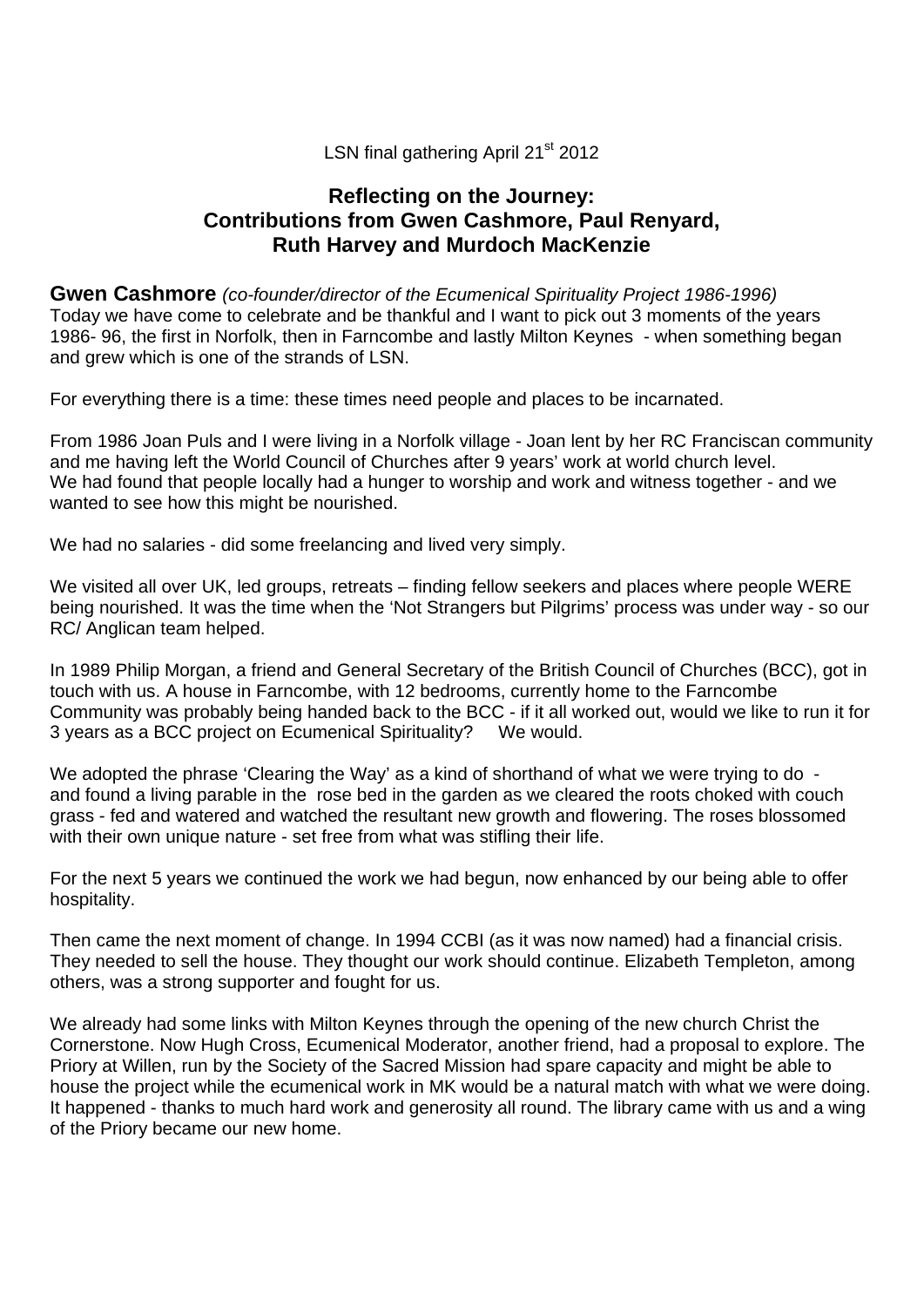Moment 3 was in 1996. Joan needed to go back to the USA - community and family had given her to UK for 10 years. Now they wanted her back. Gwen, now 65, had ageing parents and was herself at retiring age. We looked for our successors. To our great joy Ruth Harvey was available and interested. We had begun the work. Ruth took it into its next phase.

In those last months we appointed Win Kennedy as administrator, an appointment which has had lasting impact on the project/network, with Win magnificently maintaining the continuity through many changes.

Finally a word from Joan in USA. She couldn't be here today but is thinking of us and wants to express her deep gratitude for all who journeyed with us, for all with whom we broke bread and the Word, for all who shared their stories and dreams and frustrations and efforts with us.

(Any of you here today, who were part of those early years and to whom I have not sent Joan's and my write up of it, *Journeys and Jottings* - do see me and ask for a copy. I have a few with me)

Thank you

### **Paul Renyard** *(chaplain to the Fellowship of Prayer, then LSN)*

Thank you, Judith. I will not be as erudite as Gwen. But I want to take you to Glastonbury, that strange town with perhaps lots of that froth and bubble we have just heard about and some downright silliness as well. Some members of the Fellowship used to meet in groups and some went on an annual Retreat. The Bristol group organised one once a year at Abbey House in Glastonbury. Glastonbury parish church used to organise an ecumenical Communion service each week and if there was a 'suitable' retreat conductor in the House, ask them to take it. So I was privileged to preside on several occasions. It was held in the crypt of the abbey ruins, open to the elements. It was to me a summary of the Christian faith to that point. It was a service, shared by many, stretching back in time. But it also reminded of the great change and violence that could occur, with the abbey in ruins. The townsfolk so hated Abbot Whiting that at the time of the Reformation they stormed the abbey and hung him from the Tor. I don't think Thomas Cromwell had to do much here! But then there was today. A walkway went across the crypt and visitors still went through. I remember looking up once and seeing a whole crowd of very bemused Japanese. But the guides were around and the local congregation afterwards, to answer questions.

So faith moves on and changes constantly but keep threads with the past. Eley spoke of ten years seeming very small when we have heard about 500. But with our modern cosmology, 500 years we know that is nothing. The tide comes in and goes out and is much the same as the tide before or the one after, in these vast terms of the universes. And indeed our short time-scales seem to cross over each other, as Celtic Christianity suddenly became popular again, and the thoughts of Peter Abelard were suddenly helpful again a few decades ago. Nothing is set in stone, and we need together to seek our humanity in our quest for the divine.

I had the task some years ago of moving the Fellowship of Prayer into a new grouping with the Ecumenical Spirituality Project, just as it itself grew out of the Community at Farncombe. These things happen in time and I am sure all will be well with the ideals and ideas of the LSN in the time to come, but in different and as yet unknown ways. I wish us God speed.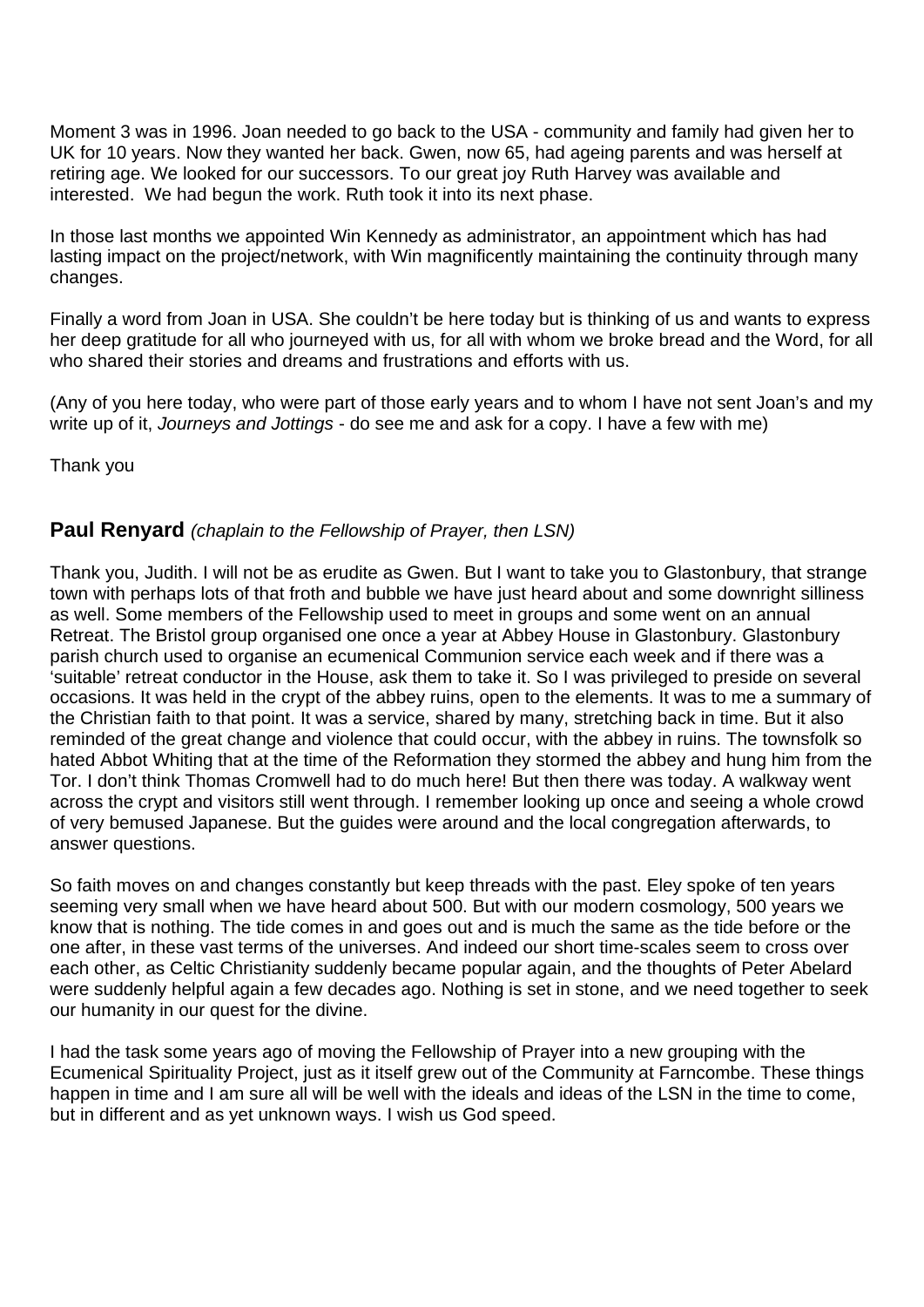## **Ruth Harvey** *(Director of ESP, then LSN, 1996-2001)*

### **Liberating Relational Spirituality**

It's an honour and a privilege to be here with you today, to see so many people, to have so many memories triggered, and to be inspired for the future.

The golden thread that weaves its way through my experience of the LSN is the thread of relational, liberating spirituality: a liberating spirituality which liberates us individually from our limited understanding of the gospel, and which liberates us collectively from the narrow-mindedness of introspective denominationalism into the wide ocean of the oikoumene.

Whether it was in the Church Representatives Meeting, where institution embraced movement, or at the first LSN annual gathering with David Hay speaking on 'the spirituality of people who don't go to church'; whether it was at the Reflection or Management Group meetings where we wrestled with and savoured some of the trickier structural questions, or with the production of the book *Wrestling and Resting*; whether it was round the table at The Well, or sharing Chuck Lathrop's 'Round Table Church' poem at a day workshop on everyday spirituality, or with the network of networks that grew after NACCAN closed – through it all, the gift of the LSN was that conversation about that which moves you at your deepest level, and the insights of each individual were valued.

I would like to share with you two strands of this golden thread of relational, liberating spirituality which for me speak of the gift of the Living Spirituality Network to the ecumenical movement, and to the church at large.

The first strand emerged when I met Gwen and Joan on Iona one Easter in the early 1990s. Their vision of an ecumenical spirituality, shared over a cup of tea in the coffee house, a spirituality released from the shackles of an over-professionalised clericalism, drawing on the gifts particularly of lay people and ordained elders, inspired me, and continues to shape my own deeper engagement with theology and with the church. So thank you Gwen and Joan.

Through this friendship I was invited to help run a weekend for young people at Hanta Yo house in Farncombe. Working with Carmel Heany, the then youth worker for CCBI, we put together a programme called 'A Sense of Belonging', and with around a dozen young people we explored what it meant to 'belong' in faith.

This safe space to share faith and doubts in equal measure, to be listened to and taken seriously as young people, and to be summoned on a faith journey rather than pressed to join a committee, was a freeing, liberating experience in the increasingly introspective and individualistic 1990s. This was relational, liberating spirituality, and liberating ecumenism at its best.

So thank you, Joan and Gwen.

A second strand to this golden thread of relational ecumenism that thinking of the LSN calls to mind, is the series of conversations that Jayne Scott, of the Community Learning Network in Manchester and I on behalf of the ESP, co-facilitated in the autumn of 1997, looking at Spirituality in the City. We travelled together to Sheffield, Birmingham, Manchester, Belfast, Glasgow and Dublin, meeting people who worked for church agencies such as Church Action on Poverty, for churches, or who belonged to ecumenical networks on the edge of the church such as the Community for Reconciliation in Bromsgrove, or the Corrymeela Community in Belfast. We explored together what sustained and nurtured us in our journey of faith, but specifically within an urban context.

The travel was both exhilarating and exhausting. The making and forming of new friendships and relationships was equally draining and nourishing.

These gatherings, around shared food, couched in worship and biblical reflection, speak to me of a liberating, a Liberation Spirituality where contextual theology and worship of the people meets the best of Alpha!

What I remember about these conversations is that they were gritty and real. Participants brought symbols of what spirituality meant to them in their context.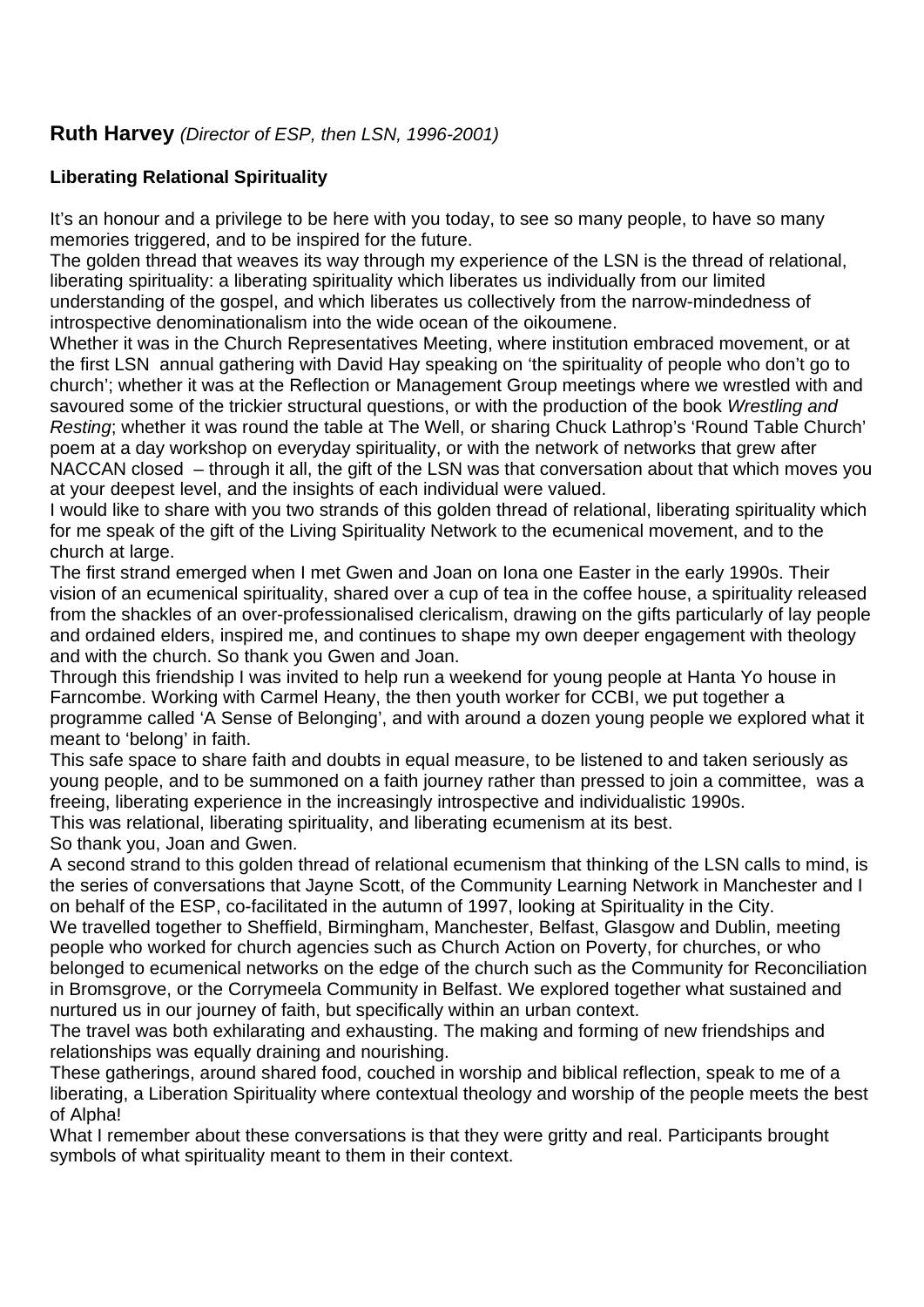We heard about spirituality brought to life at a bus stop, in working with prostitutes, in the murky water of a city canal, in the smoothness of a black pebble, or the prickliness of a flowering cactus, and much more.

I see signs of this relational liberating spirituality alive both in and on the edges of our churches today: in the places where great value is placed on the gift of each God-blessed faith seeker, regardless of their status or church belonging, and where the seam of prayer that connects us is greater than the chasm of structure and doctrine than can sometimes divide.

I see this Hanta Yo, ESP, FPU, LSN thread alive, for example, in the recent signing of a Declaration of Intent in Cumbria where the three church leaders involved openly shared their experience of a trust and a friendship which undergirded their commitment. I see it in an ecumenical project in Scotland called 'Place for Hope' where over 30 of us have been trained as mediators to work in all our churches to overcome conflict, and to deepen our spiritual conversation across divides.

As the LSN comes to a close my hope is that new relationships, new partnership may emerge that will carry, and deepen this vision for a relational, liberating, Liberation Spirituality into the future, for all our sakes.

## **Murdoch MacKenzie** *(chair of ESP, then LSN, 1996-2003)*

In this former Gaelic chapel it seems appropriate to begin in Gaelic. Ciamar a tha sibhin? The last Gaelic-speaking minister here was Alexander Connell and we happen to live in Connel – so there you go! When I joined the Iona Community in 1965 George MacLeod told us never to use the word 'spirituality'. For the incarnational George, spirituality seemed to be somewhat disembodied. He said Jesus Christ came in a body, lived in a body, died in a body and was resurrected in a body. George's version of so-called Celtic spirituality was very much down-to-earth in the back streets of Govan and in that thin place called Iona.

However on my arrival in Milton Keynes, the Ecumenical Spirituality Project, as it was then called, gobbled me up. I already knew about the Dunblane Conference and that Every Bush was Burning and was glad to meet Gwen Cashmore who was still around. But then I discovered that after the death of Reginald Somerset Ward in 1963, Sister Carol Graham, whom I knew in India and whose CSI Sisterhood cross I still wear each day, had helped to inspire the Farncombe Community; and Lesslie Newbigin, my great friend and mentor who ordained me in Madras, as well as others such as Kenneth Slack, Eric Abbott, Marcus Ward and Olive Wyon had signed and sealed the documents which launched the Farncombe Community as an interdenominational Centre of Prayer for Christian Unity and I have a copy of them here.

While I was still in Birmingham, Hugh Cross had encouraged Chris and Dilly Baker to visit me there to explain the vision for The Well at Willen. So these were exciting and heady days. With John Johansenberg, Martin Reardon, John Reardon, Bernard Longley and others on the Committee we could hardly go wrong and so arrived Ruth Harvey with whose father, John, I had joined the Iona Community all those years previously. The great Tom Fleming came for what was definitely NOT an ordination but merely a WELCOME but nevertheless we all laid our hands on Ruth and with Johnson Jesudoss' Indian meal burning within us we settled down to a memorable performance of 'Every Blessed Thing'. After Ruth's 5 glorious years of conversations across Wales, Ireland, Scotland and England, not to mention *Wrestling and Resting* and the many memorable annual gatherings, funds were running low but somehow with the help of Paul Renyard and David Goodbourn we managed to keep going by ringfencing the funds of the Fellowship of Prayer for Unity. But with Ruth's departure there was something of a hiatus. Several people were interviewed and then Eley appeared – she wasn't Eley then of course – and we soon discovered that here was someone who knew where the spirit met the bone! Instead of